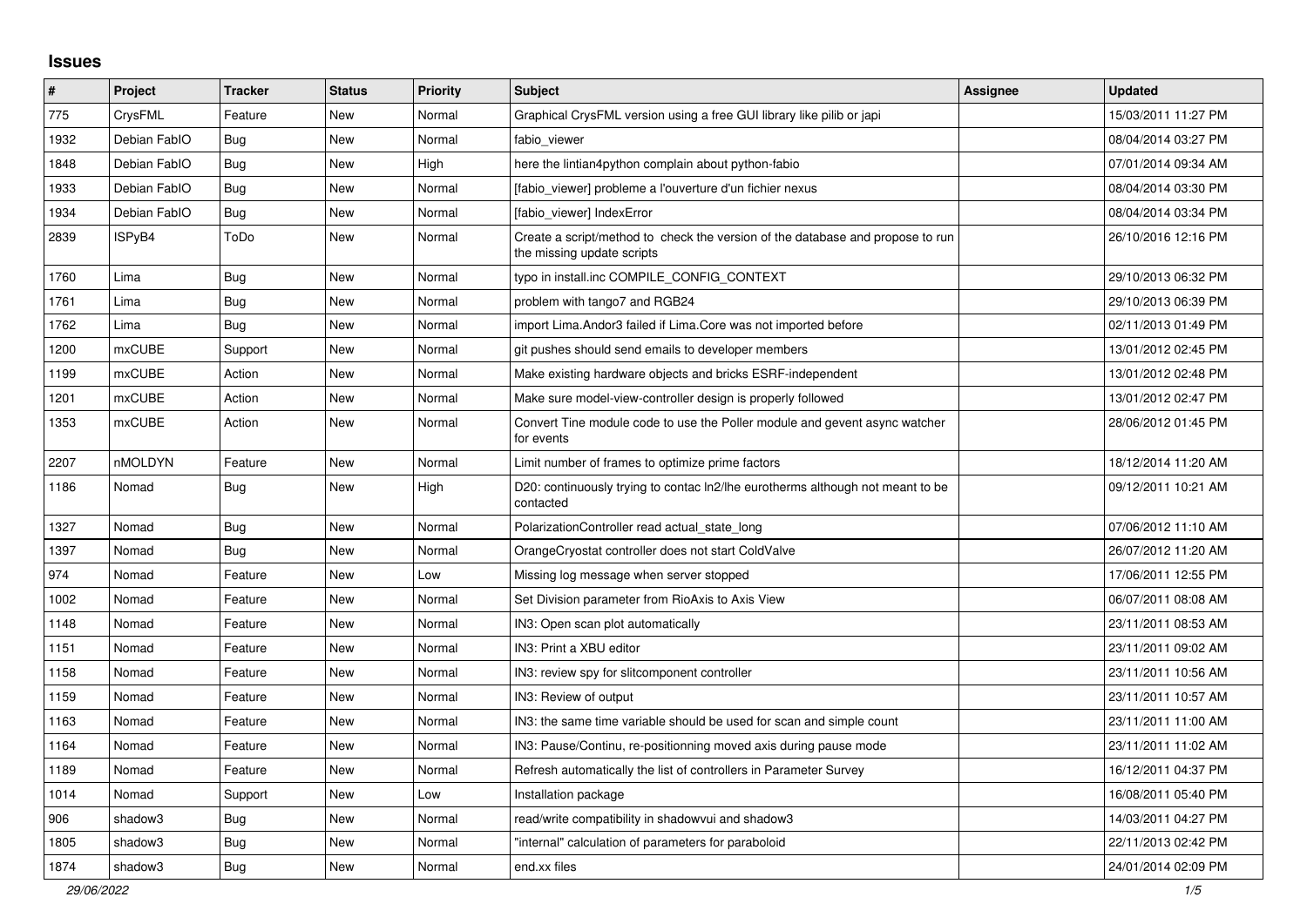| #    | Project          | <b>Tracker</b>   | <b>Status</b> | <b>Priority</b> | Subject                                                                                            | <b>Assignee</b>  | <b>Updated</b>      |
|------|------------------|------------------|---------------|-----------------|----------------------------------------------------------------------------------------------------|------------------|---------------------|
| 1875 | shadow3          | <b>Bug</b>       | New           | Normal          | undulator source                                                                                   |                  | 24/01/2014 02:26 PM |
| 2189 | shadow3          | Bug              | New           | Normal          | trace.F90 compilation error (reported B Meyer)                                                     |                  | 14/11/2014 06:37 PM |
| 1704 | shadow3          | Feature          | New           | Normal          | srcomp, abrefc and intpscalc                                                                       |                  | 13/05/2013 10:52 AM |
| 1703 | shadow3          | Support          | New           | Normal          | broken link to git repository?                                                                     |                  | 13/05/2013 03:25 PM |
| 1532 | <b>SXtalSoft</b> | <b>Bug</b>       | New           | Normal          | rafub gui                                                                                          |                  | 26/11/2012 01:43 PM |
| 1533 | <b>SXtalSoft</b> | <b>Bug</b>       | New           | Normal          | rafub gui                                                                                          |                  | 26/11/2012 10:07 PM |
| 1529 | <b>SXtalSoft</b> | <b>Bug</b>       | Resolved      | Normal          | rafub gui                                                                                          |                  | 29/11/2012 05:13 PM |
| 1530 | <b>SXtalSoft</b> | <b>Bug</b>       | Resolved      | Normal          | rafub gui                                                                                          |                  | 29/11/2012 05:20 PM |
| 1531 | <b>SXtalSoft</b> | <b>Bug</b>       | Feedback      | Normal          | rafub gui                                                                                          |                  | 29/11/2012 05:21 PM |
| 1539 | <b>SXtalSoft</b> | Feature          | New           | Normal          | Improve the noise correction                                                                       |                  | 04/12/2012 06:05 PM |
| 1541 | <b>SXtalSoft</b> | Feature          | Resolved      | Normal          | Reset item in File menu is not working properly                                                    |                  | 20/05/2013 08:37 PM |
| 1881 | vTAS             | <b>Bug</b>       | New           | Normal          | Wrong resolution calculation ? to be verified                                                      |                  | 27/01/2014 03:44 PM |
| 879  | vTAS             | <b>Bug</b>       | Resolved      | High            | Sometimes, we need to click twice on OK button in "Instrument Parameters"<br>dialog to close it.   |                  | 21/02/2011 05:49 PM |
| 797  | vTAS             | Support          | New           | Normal          | Compatibility with other libraries                                                                 |                  | 13/11/2010 06:30 PM |
| 1203 | mxCUBE           | Feature          | New           | Normal          | Keyword change for detector-dependent parameters                                                   | Beteva, Antonia  | 13/01/2012 02:51 PM |
| 565  | vTAS             | Support          | New           | Normal          | Control of all instrument parameters                                                               | Boehm, Martin    | 18/02/2010 03:59 PM |
| 1101 | Nomad            | <b>Bug</b>       | New           | High            | time estimation ROC counting                                                                       | Cecillon, Franck | 02/11/2011 01:14 PM |
| 1105 | Nomad            | <b>Bug</b>       | New           | High            | Parameter survey viewer not refreshing                                                             | Cecillon, Franck | 02/11/2011 01:35 PM |
| 1184 | Nomad            | <b>Bug</b>       | New           | Normal          | D20: slitm_l/r do not always show the right encoder values                                         | Cecillon, Franck | 09/12/2011 10:20 AM |
| 1185 | Nomad            | <b>Bug</b>       | New           | High            | D20: High pressure cell values only read when sending set-point                                    | Cecillon, Franck | 09/12/2011 10:20 AM |
| 1167 | Nomad            | <b>Bug</b>       | New           | Immediate       | D20: Changes in fields (title, number of repetitions) NOT taken into account                       | Cecillon, Franck | 25/11/2011 10:05 AM |
| 1365 | Nomad            | <b>Bug</b>       | New           | High            | Spy window places itself in some inconvenient place on the desktop                                 | Cecillon, Franck | 11/07/2012 10:21 AM |
| 1427 | Nomad            | Bug              | New           | Immediate       | D20: RocScan: Detector display does NOT refresh during acquisition                                 | Cecillon, Franck | 31/08/2012 11:30 AM |
| 1357 | Nomad            | <b>Bug</b>       | New           | Normal          | D20: Conditions-Warnings scatter pop-up windows all over the desktop which<br>remain when inactive | Cecillon, Franck | 26/09/2012 02:44 PM |
| 1360 | Nomad            | <b>Bug</b>       | New           | Immediate       | Missing sample environments: D20 furnace (and D1B furnace and pool-CF<br>119ILHV49)                | Cecillon, Franck | 09/07/2012 10:13 AM |
| 1443 | Nomad            | <sub>I</sub> Bug | New           | Urgent          | D20: still more options for cryostat temperature setting                                           | Cecillon, Franck | 26/09/2012 02:46 PM |
| 1444 | Nomad            | <b>Bug</b>       | New           | Immediate       | D20: Watchdog/Alert popups                                                                         | Cecillon, Franck | 26/09/2012 02:47 PM |
| 1456 | Nomad            | Bug              | New           | High            | D20: Fast mode not working when activated directly after ramp mode --<br>SOLVED???                 | Cecillon, Franck | 11/10/2012 09:18 AM |
| 1468 | Nomad            | <b>Bug</b>       | New           | Normal          | D20: roirate and roisum do not work in conditions                                                  | Cecillon, Franck | 24/10/2012 09:50 AM |
| 1457 | Nomad            | <b>Bug</b>       | New           | Normal          | D20: Time estimation in NoMad Spy wrong for RocCount (at least )                                   | Cecillon, Franck | 11/10/2012 09:26 AM |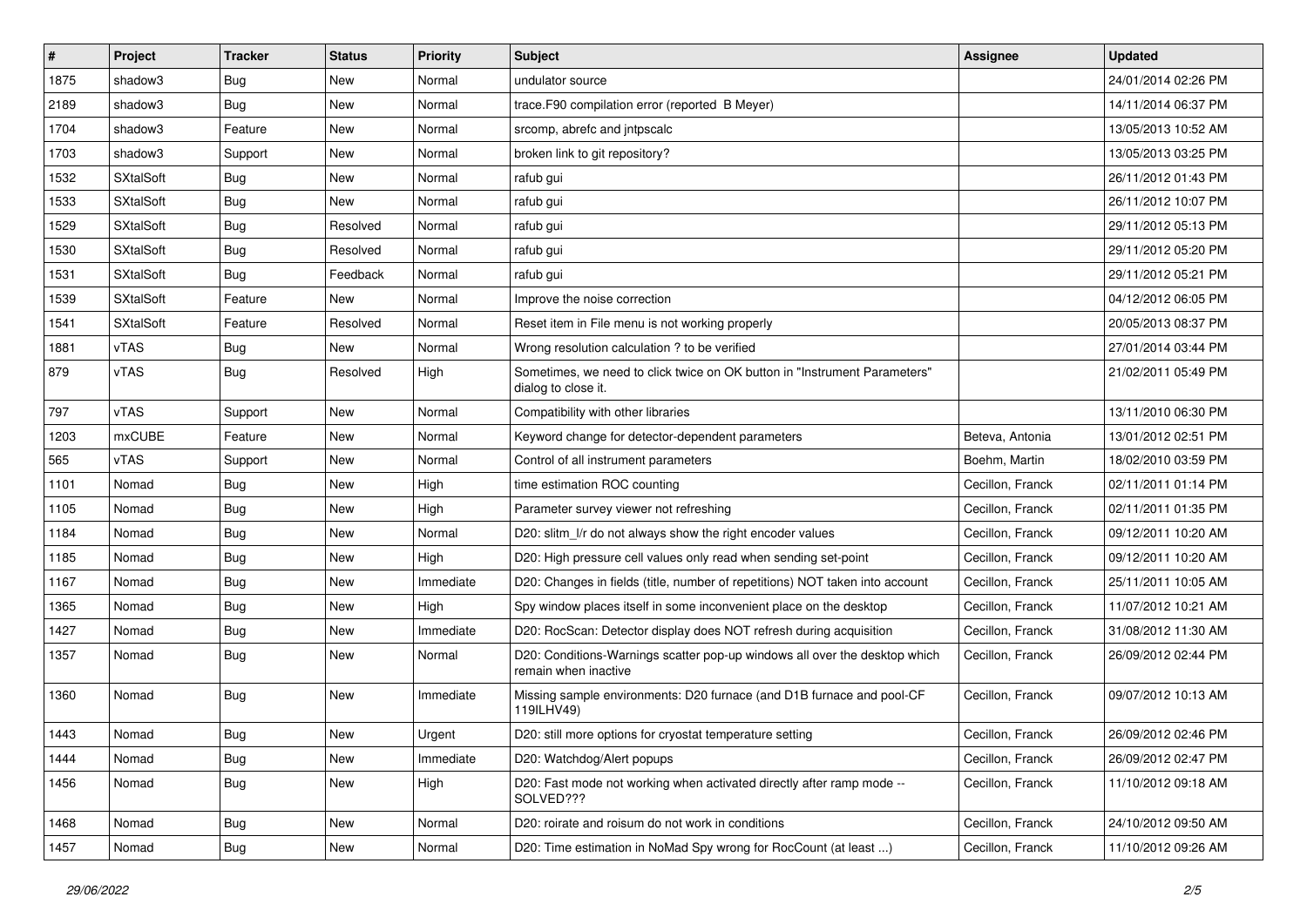| #    | Project          | <b>Tracker</b> | <b>Status</b> | <b>Priority</b> | <b>Subject</b>                                                                              | <b>Assignee</b>  | <b>Updated</b>      |
|------|------------------|----------------|---------------|-----------------|---------------------------------------------------------------------------------------------|------------------|---------------------|
| 1100 | Nomad            | Feature        | New           | Normal          | stop nosave                                                                                 | Cecillon, Franck | 02/11/2011 01:06 PM |
| 1107 | Nomad            | Feature        | New           | High            | Choose wether tolerance applied on Treg or Tsample in launchpad                             | Cecillon, Franck | 02/11/2011 02:00 PM |
| 1108 | Nomad            | Feature        | New           | Normal          | D20: Define sample temperature range, when outside consider sample stick as<br>disconnected | Cecillon, Franck | 02/11/2011 02:07 PM |
| 1118 | Nomad            | Feature        | New           | Normal          | D20: Monochromator setting - curvature                                                      | Cecillon, Franck | 08/11/2011 09:41 AM |
| 1139 | Nomad            | Feature        | New           | High            | D20: Call/SMS local contact/instrument responsible when Nomad Server<br>crashes             | Cecillon, Franck | 21/11/2011 01:11 PM |
| 1110 | Nomad            | Feature        | New           | High            | D20: copy-paste of text into fields                                                         | Cecillon, Franck | 02/11/2011 02:22 PM |
| 1138 | Nomad            | Feature        | New           | High            | D20: Call/SMS local contact/instrument responsible when high pressure drops<br>to zero      | Cecillon, Franck | 21/11/2011 01:09 PM |
| 1140 | Nomad            | Feature        | New           | High            | D20: Call/SMS local contact/instrument responsible when timeout in ROC count<br>mode        | Cecillon, Franck | 21/11/2011 01:11 PM |
| 1165 | Nomad            | Feature        | New           | Normal          | D20: have analogon to the mad command "MOV" in contrast to "POS"!                           | Cecillon, Franck | 24/11/2011 11:33 AM |
| 1366 | Nomad            | Feature        | New           | High            | D20: beam parameters (sample pressure Psample) in SPY!                                      | Cecillon, Franck | 11/07/2012 05:13 PM |
| 1354 | Nomad            | Feature        | New           | High            | Conditions: Warnings - variables, values in messages and time parameters                    | Cecillon, Franck | 02/07/2012 03:26 PM |
| 1355 | Nomad            | Feature        | New           | High            | D20: Switch applying tolerance between regulation and sample in the<br>launchpad            | Cecillon, Franck | 12/07/2012 01:22 PM |
| 1359 | Nomad            | Feature        | <b>New</b>    | High            | cryofurnace 119ILHV49 missing as sample environment                                         | Cecillon, Franck | 07/07/2012 05:37 PM |
| 1447 | Nomad            | Feature        | New           | Immediate       | D20: ramps on setpopint (good), regulation and sample (bad!)                                | Cecillon, Franck | 26/09/2012 02:55 PM |
| 1448 | Nomad            | Feature        | New           | Immediate       | D20: Refresh of Parameter survey plots                                                      | Cecillon, Franck | 26/09/2012 02:57 PM |
| 1364 | Nomad            | Feature        | New           | High            | Furnace PID - more flexibility                                                              | Cecillon, Franck | 11/07/2012 10:12 AM |
| 1376 | Nomad            | Feature        | New           | High            | D20 and others: automatic parameter survey after midnight and three further<br>options      | Cecillon, Franck | 16/07/2012 11:31 AM |
| 1445 | Nomad            | Feature        | New           | High            | D20: Conditions (If in launchpad AND watchdog/alert)                                        | Cecillon, Franck | 26/09/2012 02:51 PM |
| 1446 | Nomad            | Feature        | New           | High            | D20: coldvalve management module as an example for a comeback of<br>GEORGE's "dials"        | Cecillon, Franck | 26/09/2012 02:53 PM |
| 1459 | Nomad            | Feature        | New           | High            | D20: Get rid of the "Pause" button for D20!                                                 | Cecillon, Franck | 11/10/2012 09:33 AM |
| 1469 | Nomad            | Feature        | <b>New</b>    | Normal          | D20: ALL "condition families" in Parameter survey !!!                                       | Cecillon, Franck | 24/10/2012 09:54 AM |
| 1458 | Nomad            | Feature        | New           | Normal          | D20: "Infinity" or "eternity" instead of "999" or "9999" etc.!                              | Cecillon, Franck | 11/10/2012 09:30 AM |
| 3682 | Nomad            | Feature        | New           | High            | "Wait" and "Count (in time)" commands for D4                                                | Cecillon, Franck | 05/11/2019 10:32 AM |
| 1698 | <b>SXtalSoft</b> | <b>Bug</b>     | New           | Normal          | file location                                                                               | Cermak, Petr     | 24/05/2013 11:08 AM |
| 1709 | <b>SXtalSoft</b> | Bug            | Resolved      | Normal          | Image transformation is not working                                                         | Cermak, Petr     | 24/05/2013 06:59 PM |
| 1542 | SXtalSoft        | Feature        | New           | Normal          | Saving the state of a session to recover it later                                           | Cermak, Petr     | 04/12/2012 06:08 PM |
| 1544 | <b>SXtalSoft</b> | Feature        | New           | Normal          | Colours for unindexed peaks                                                                 | Cermak, Petr     | 20/05/2013 08:38 PM |
| 1540 | SXtalSoft        | Feature        | Assigned      | Normal          | Preferences: Contrast dialog: Min-Max, color                                                | Cermak, Petr     | 24/01/2013 02:35 PM |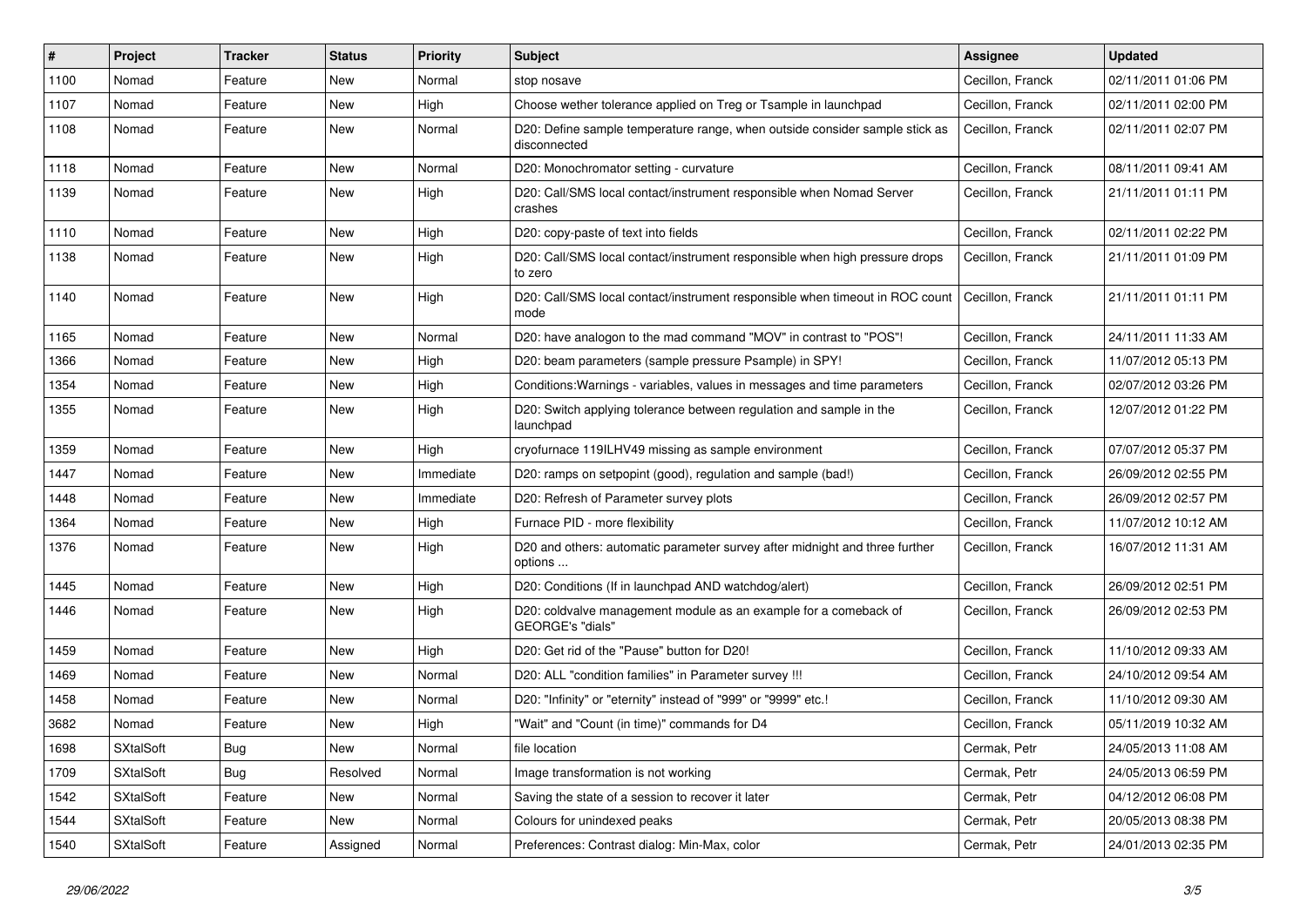| $\#$ | Project                          | <b>Tracker</b> | <b>Status</b> | <b>Priority</b> | <b>Subject</b>                                                                              | <b>Assignee</b>            | <b>Updated</b>      |
|------|----------------------------------|----------------|---------------|-----------------|---------------------------------------------------------------------------------------------|----------------------------|---------------------|
| 1732 | Lima                             | Action         | New           | Normal          | Maxipix Plugin: Migrate python code to C++                                                  | Claustre, Laurent          | 17/07/2013 07:03 PM |
| 2250 | LAMP                             | Feature        | New           | High            | Cosmos: Add possibility to read and work with nexus files.                                  | Gonzalez, Miguel           | 27/02/2015 12:04 PM |
| 1923 | LAMP                             | Maintenance    | Feedback      | Normal          | D17 going to NeXus                                                                          | Gonzalez, Miguel           | 23/07/2015 02:07 PM |
| 2254 | LAMP                             | Feature        | New           | Normal          | Sim Cards: review to include a typical workflow for each instrument/technic.                | Johnson, Mark Robert       | 27/02/2015 03:05 PM |
| 1548 | Lima                             | <b>Bug</b>     | New           | Normal          | Xpad plugin: move task inside the plugin                                                    | Langlois, Florent          | 17/12/2012 02:56 PM |
| 1234 | Nomad                            | <b>Bug</b>     | New           | High            | Generic scan list not refreshed                                                             | legoc, yannick             | 20/02/2012 03:34 PM |
| 1180 | Nomad                            | Feature        | New           | Normal          | Save scan range configuration by (controller, property)                                     | legoc, yannick             | 30/11/2011 08:59 AM |
| 616  | <b>XOP Neutron</b><br>Scattering | Support        | New           | Normal          | Add help file to the repository                                                             | Lelièvre-Berna, Eddy       | 31/03/2010 11:59 AM |
| 1091 | Nomad                            | <b>Bug</b>     | New           | Normal          | Write mask in energy mode                                                                   | Locatelli, Jerome          | 28/10/2011 11:03 AM |
| 1001 | Nomad                            | Feature        | Assigned      | Normal          | Generic sequencer                                                                           | Locatelli, Jerome          | 06/07/2011 07:58 AM |
| 1034 | Nomad                            | Feature        | Assigned      | Normal          | IN16 - IN13 - IN10 elastic scan temp data file                                              | Locatelli, Jerome          | 06/09/2011 09:10 AM |
| 1269 | Lima                             | Feature        | New           | Normal          | ADSC: Change the functionning of the exposure time / Stop acquisition                       | NOUREDDINE, Arafat         | 19/07/2012 11:56 AM |
| 1435 | Nomad                            | <b>Bug</b>     | New           | Normal          | "More options" in NomadGUI is blocked                                                       | Ortiz, Helene              | 24/09/2012 03:59 PM |
| 1177 | Nomad                            | <b>Bug</b>     | Resolved      | Normal          | IN3: buttons (stop, pause, continu) always linked to the launch pad                         | Ortiz, Helene              | 02/07/2012 01:18 PM |
| 1240 | Nomad                            | Feature        | Resolved      | Normal          | Add pause button in settings tab plugins when possible                                      | Ortiz, Helene              | 02/03/2012 09:24 AM |
| 1198 | <b>mxCUBE</b>                    | Action         | New           | Normal          | Explicit abstract interfaces for Hardware Objects                                           | Oscarsson, Marcus          | 13/01/2012 11:32 AM |
| 2036 | nMOLDYN                          | Bug            | New           | High            | documentation generation                                                                    | Pellegrini, Eric           | 02/07/2014 10:33 AM |
| 1510 | Lima                             | <b>Bug</b>     | New           | Normal          | simulator test suite left files on the filesystem                                           | Petitdemange,<br>Sebastien | 03/12/2012 09:33 AM |
| 1191 | Lima                             | Feature        | New           | Normal          | Having the possibility to get the last error message                                        | Petitdemange,<br>Sebastien | 08/03/2013 03:53 PM |
| 1697 | Lima                             | Feature        | <b>New</b>    | Normal          | Add the possibility to get the list of available trigger modes by camera                    | Petitdemange,<br>Sebastien | 18/07/2013 01:51 PM |
| 546  | vTAS                             | Bug            | New           | High            | Polarised neutron data                                                                      | Raoul, Yannick             | 08/02/2010 02:44 PM |
| 878  | vTAS                             | <b>Bug</b>     | Resolved      | Urgent          | up and down arrow in instrument list                                                        | Raoul, Yannick             | 21/02/2011 05:47 PM |
| 539  | vTAS                             | Bug            | Feedback      | Normal          | wrong data display for data file that contains Flatcone AND POLAN:                          | Raoul, Yannick             | 21/02/2011 11:20 AM |
| 529  | vTAS                             | Feature        | New           | Low             | User defined data file format                                                               | Raoul, Yannick             | 29/01/2010 05:29 PM |
| 554  | vTAS                             | Feature        | New           | Normal          | Sample list <- up/down arrows                                                               | Raoul, Yannick             | 12/02/2010 06:39 PM |
| 556  | vTAS                             | Feature        | New           | Normal          | Panel Status <-- should quote "FlatCone" and the ref. channel                               | Raoul, Yannick             | 12/02/2010 06:42 PM |
| 557  | vTAS                             | Feature        | New           | Low             | Panel Experiment - input validation through a button                                        | Raoul, Yannick             | 12/02/2010 06:43 PM |
| 558  | vTAS                             | Feature        | New           | Normal          | Data import - better error messages                                                         | Raoul, Yannick             | 12/02/2010 06:45 PM |
| 562  | vTAS                             | Feature        | New           | High            | Validation button for parameters in right upper window                                      | Raoul, Yannick             | 18/02/2010 03:48 PM |
| 564  | vTAS                             | Feature        | New           | Normal          | Re-organisation of instrument parameter panel, up-dating A2,A4 and A6 with<br>actual values | Raoul, Yannick             | 18/02/2010 03:57 PM |